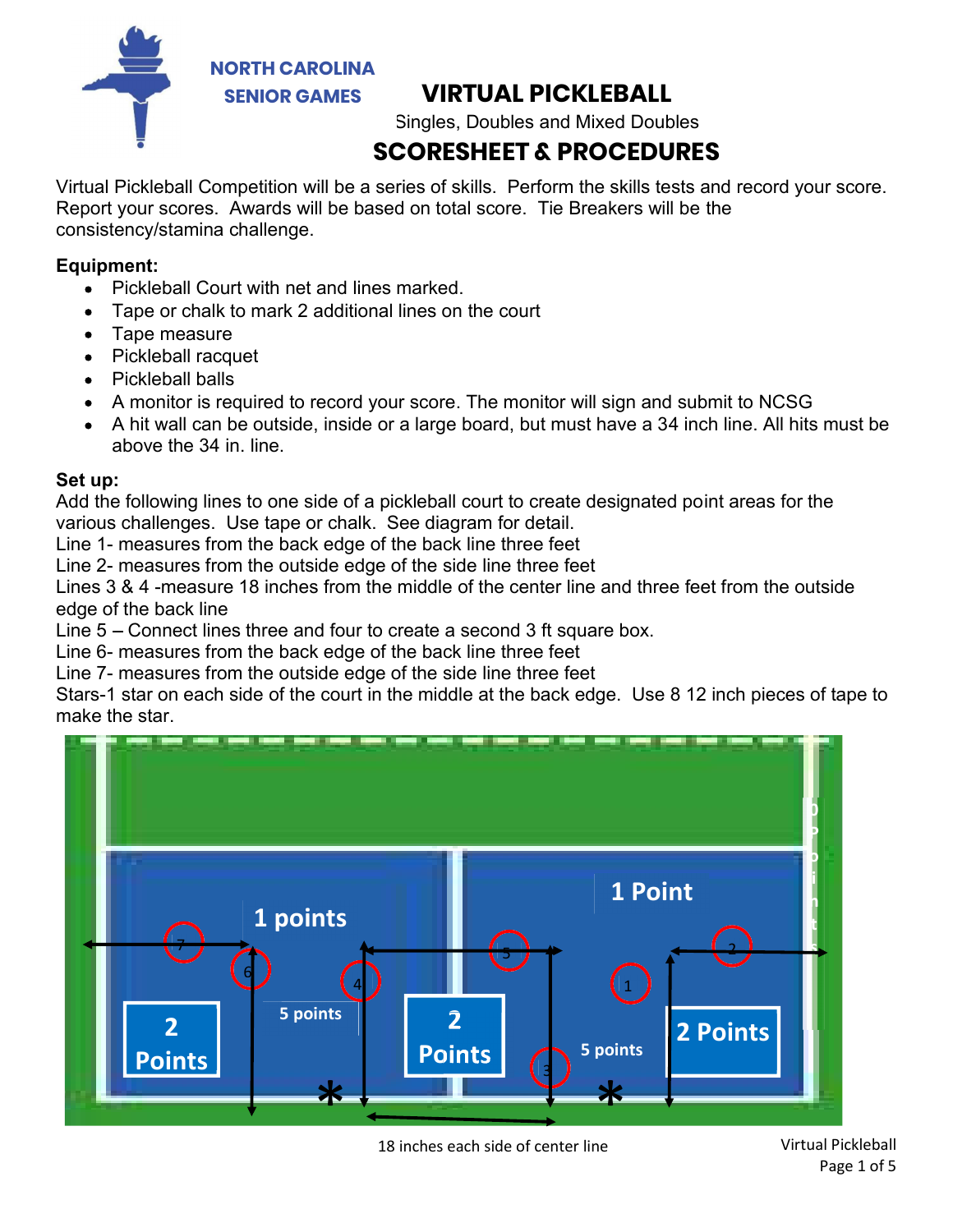- Doubles: Same gender pairs; Mixed Doubles: Opposite-gender pairs.
	- $\circ$  In Doubles and Mixed Doubles events, both players scores are combined for a team score. Maintain proper social distancing. Combined score determines the winners.
	- $\circ$  The age of the younger player will determine the age group. Age groups are the same as in individual sports.
	- o A player may compete in only one age group.
	- o Only one partner is required to report scores for the team.

### Serve Challenge - 72 possible points

Participant performs 12 consecutive serves from each side as described below for a total of 24 serves.

- 1. Four (4) serves to back far corner of the court (2 points\*2 sides of the court=total possible points 16)
- 2. Four (4) serves to back middle STAR (5 points\* 2 sides of the court =total possible points 40).
- Doubles: Same gender pairs; Mixed Doubles: Opposite-gender pairs.<br>  $\circ$  In Doubles and Mixed Doubles events, both players scores are combined for a team score.<br>
Maintain proper social distancing. Combined score determines this is the box at the back center of the court. Ball must land within the be the 18 inches on the "in side" of the box on the middle of the court. See diagram on scoresheet for detailed diagram.

### Forehand Challenge - 36 possible points

Participant will stand in the receiving position at the center mark of the baseline (2 feet from backline). A volunteer opponent will be on the other side of the net hitting or tossing balls to the Participant. The participant will return the ball over using the Forehand drive for 12 consecutive balls. Each returned ball is scored from 0 to points 3 per hit depending on where the return lands (see Diagram below). The ball must go over the net and in play area or it will be scored a zero.



Forehand backhand court diagram. Lines are the same as those for the serve. Only point locations are different.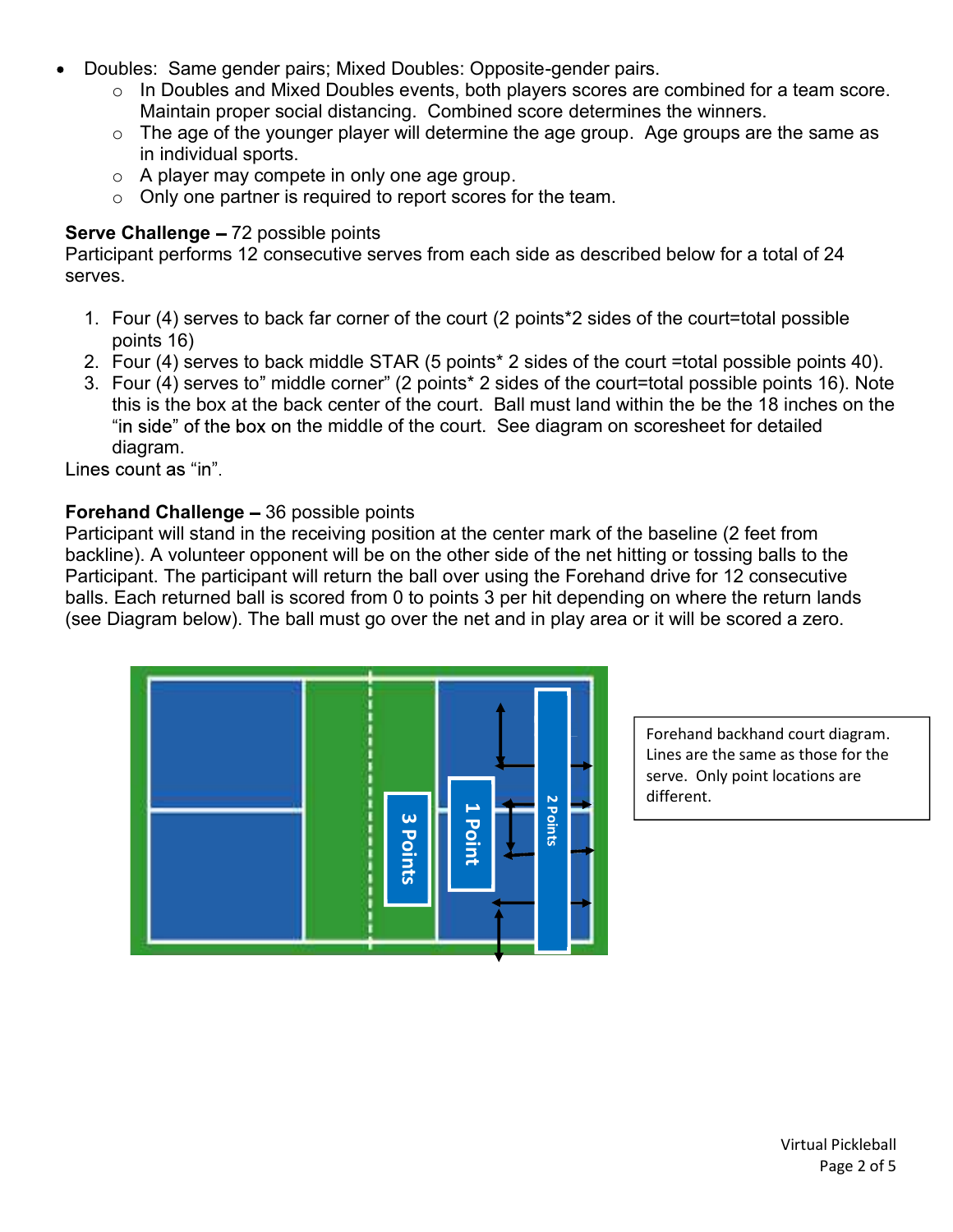## **Backhand Challenge - 36 possible points**

Participant will stand in the receiving position at the center mark of the baseline (2 feet from backline). A volunteer opponent will be on the other side of the net hitting or tossing balls to the Participant. The participant will return the ball over using the Backhand drive for 12 consecutive balls. Each returned ball is scored from 0 to 3 points per hit depending on where the return lands (See Diagram Above). The ball must go over the net and in play area or it will be scored a zero.

## Consistency/Stamina Challenges - points vary

Using a Hit Wall with a Net line (32 inches high) the participant will stand 8 feet from the wall and count how many times in one minute they can hit above the line without stopping

- Forehand hits for one minute
- Backhand hits for one minute
- Alternating backhand and forehand hits with each return for one minute with Forehand hits.

5-minute break between each skill is permitted.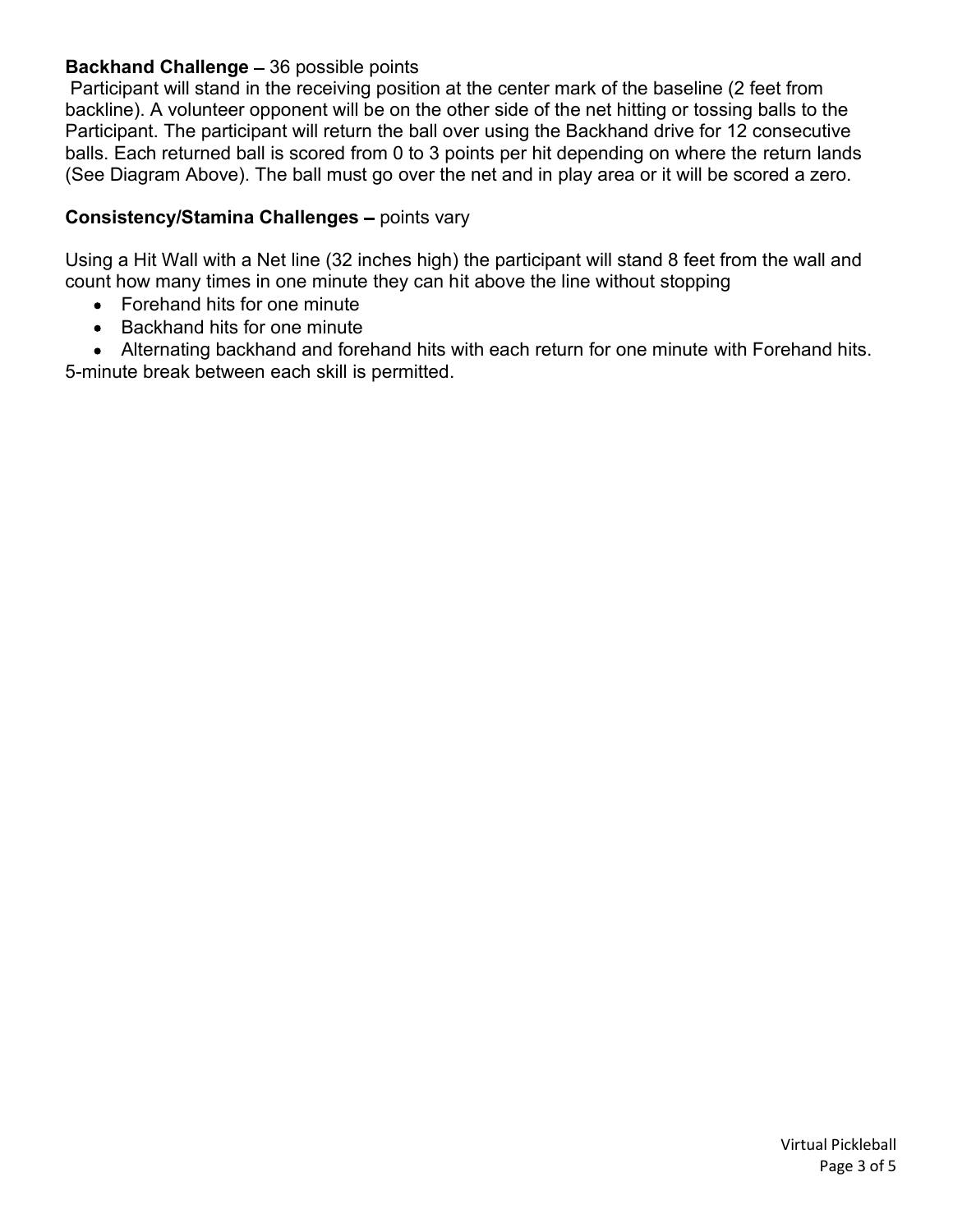## Virtual Pickleball

Singles, Doubles and Mixed Doubles

#### Score Card

Name **Name Name Name Name Nonitor Monitor Monitor Monitor** 

When complete and signed, take a picture with your smart phone. Submit your scores via the Google Form on the NCSG website AND email a picture of your scorecard to NCSG after submitting your score with the google form.

#### Doubles and Mixed Doubles:

Both partners scores are combined for a team score. Combined total determines the winners by gender and age<br>category. Age category is determined by the age of the younger player. One partner should submit the team's scores and score cards via the google form on the NCSG website.

#### Serve Challenge-

#### For each Side-Scoring area for side one noted in the red box below

- 1. Four (4) serves to back far corner of the court (2 points\*2 sides of the court=total possible points 16)
- 2. Four  $(4)$  serves to back middle STAR (5 points<sup>\*</sup> 2 sides of the court =total possible points 40).
- 3. Four (4) serves to" middle corner" (2 points\* 2 sides of the court=total possible points 16). Note this is the box at the back center of the court. Ball must land within the be the 18 inches on the "in side" of the box the court. Lines count as in.



#### Side one:

|      | ⌒    | ື    |      | G         | 6     |       |       | 9           | 10          |             | 12          | <b>Total</b> |
|------|------|------|------|-----------|-------|-------|-------|-------------|-------------|-------------|-------------|--------------|
| back | back | back | back | back      | back  | back  | back  | <b>STAR</b> | <b>STAR</b> | <b>STAR</b> | <b>STAR</b> | <b>Score</b> |
| left | left | left | left | right     | right | right | right | (5)         | (5)         | (5)         | (5)         |              |
| (2)  | (2)  | (2)  | (2)  | ハ<br>ب کی | (2)   | (2)   | (2)   |             |             |             |             |              |
|      |      |      |      |           |       |       |       |             |             |             |             |              |
|      |      |      |      |           |       |       |       |             |             |             |             |              |
|      |      |      |      |           |       |       |       |             |             |             |             |              |

#### Side Two

|                                                                                                  |              | (5) | (5) | (5) | right<br>(2) | right<br>(2) | right<br>(2) | right<br>(2) | left<br>(2) | left<br>(2) | left<br>(2) | left<br>(2)           |
|--------------------------------------------------------------------------------------------------|--------------|-----|-----|-----|--------------|--------------|--------------|--------------|-------------|-------------|-------------|-----------------------|
|                                                                                                  |              |     |     |     |              |              |              |              |             |             |             |                       |
|                                                                                                  |              |     |     |     |              |              |              |              |             |             |             |                       |
| 18<br>20<br>21<br>22<br>23<br>24<br>16<br>17<br>19                                               | <b>Total</b> |     |     |     |              |              |              |              |             | 15          | 14          | <b>Side Two</b><br>13 |
| <b>STAR</b><br><b>STAR</b><br><b>STAR</b><br><b>STAR</b><br>back<br>back<br>back<br>back<br>back | <b>Score</b> |     |     |     |              |              |              |              |             | back        | back        | back                  |
| left<br>right<br>(5)<br>right<br>right<br>right<br>(5)<br>(5)<br>(5)                             |              |     |     |     |              |              |              |              |             | left        | left        | left                  |
| (2)<br>(2)<br>(2)<br>(2)<br>(2)                                                                  |              |     |     |     |              |              |              |              |             | (2)         | (2)         | (2)                   |
|                                                                                                  |              |     |     |     |              |              |              |              |             |             |             |                       |
|                                                                                                  |              |     |     |     |              |              |              |              |             |             |             |                       |